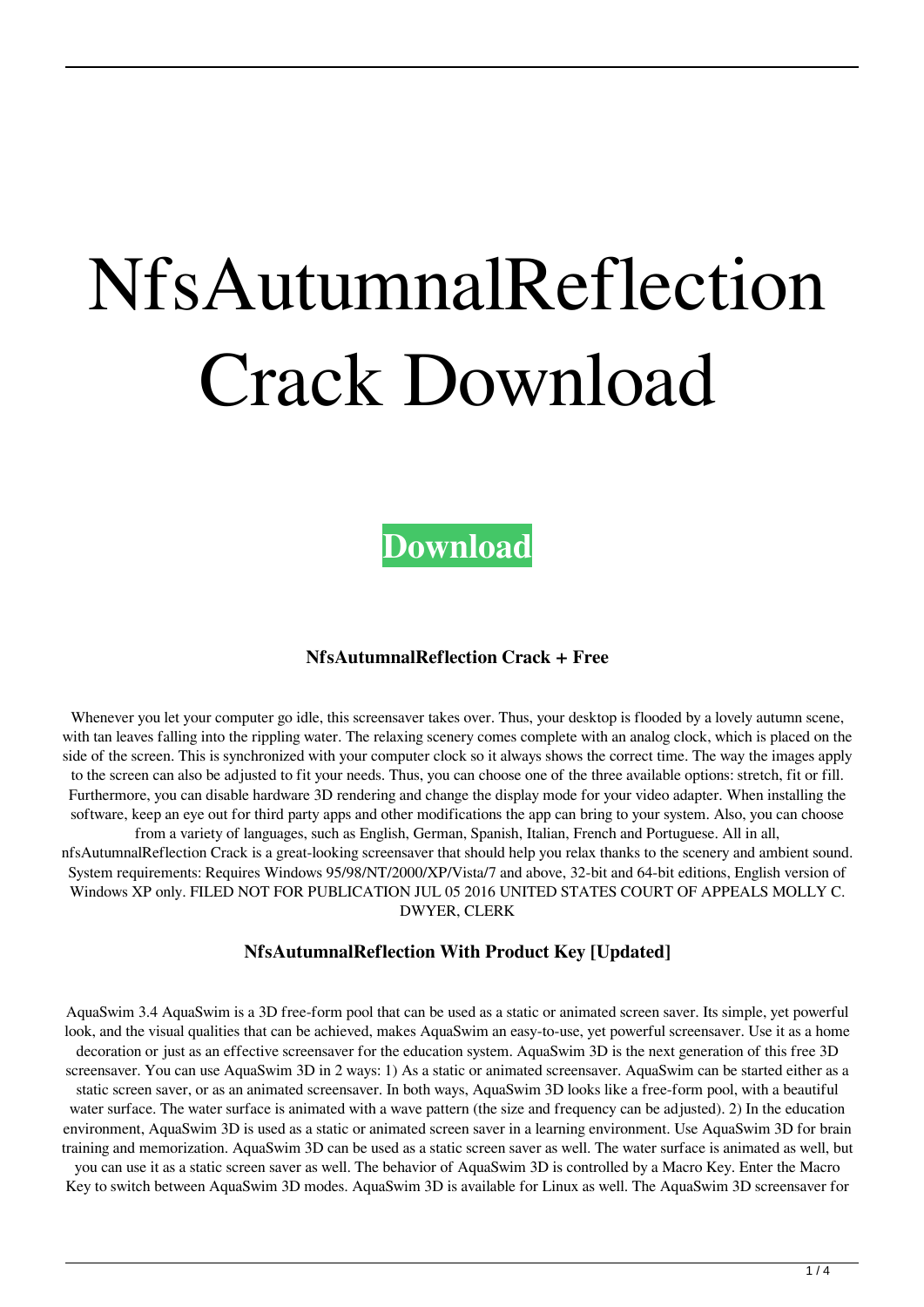Linux is: www.nufon.net/sirena\_droid. KEYMACRO 2D: In the screensaver selection, choose 'Screen saver' from the first item. Use the keyboard keys 'Up' and 'Down' to browse through the screensaver selection. In the category 'Other', select '3D-Screensaver' from the list. In the category '3D', select 'AquaSwim 3D' from the list. The keyboard keys 'Up' and 'Down' are used to select the next category. Select 'OK' to start the 3D screensaver. 3D-ScreenSaver AquaSwim 3D is the first 3D water screen saver, which was made with 3D as a motivation to understand 3D. AquaSwim 3D is a free 3D screensaver 77a5ca646e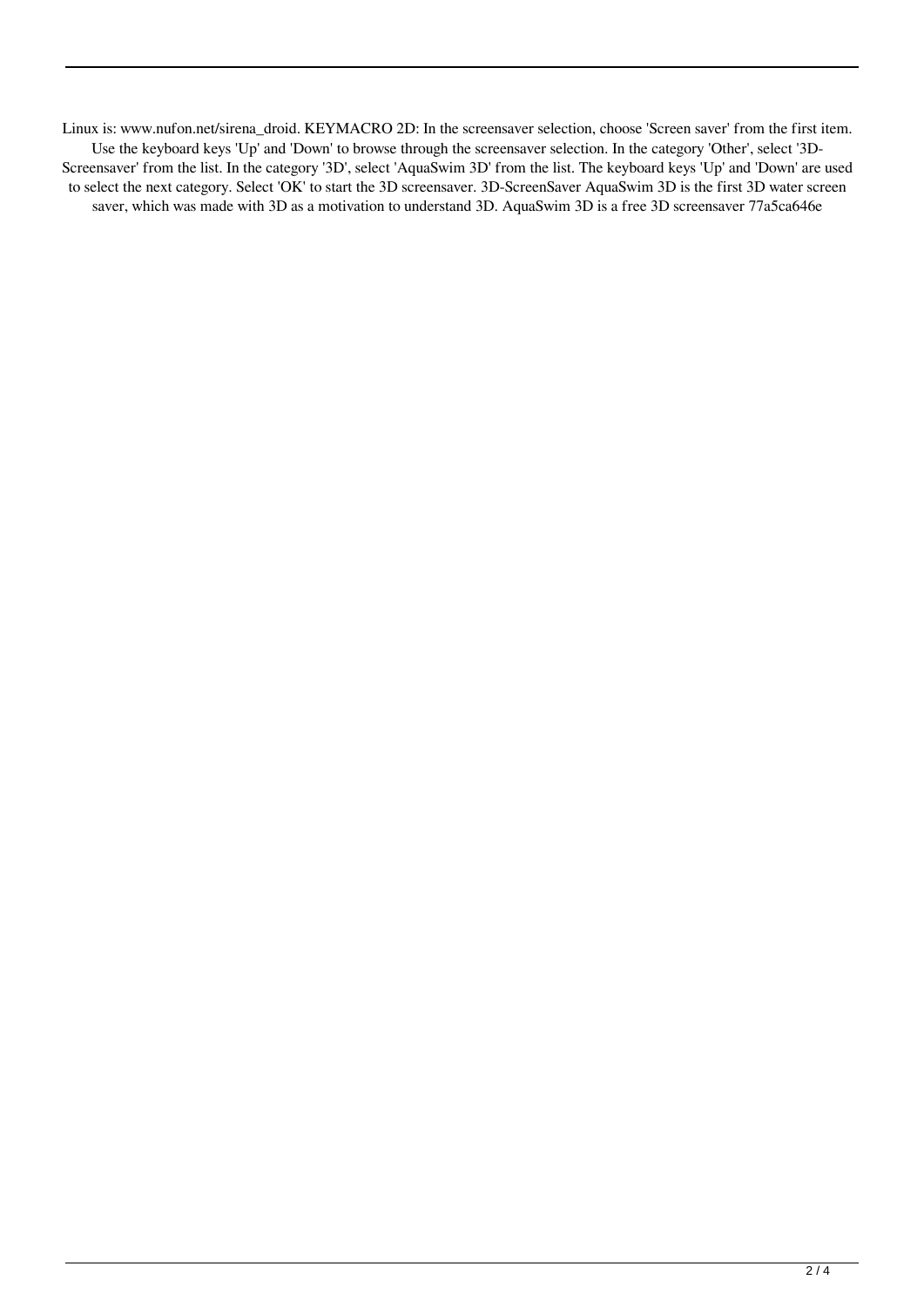# **NfsAutumnalReflection Crack+ Activation Key (April-2022)**

-------------------------------------------------- Define your own keys for nfsAutumnalReflection. Automatic installation: ---------------------------- Automatic installation is performed after the release of nfsAutumnalReflection. If you have skipped a release, you can still perform automatic installation by downloading the release from our website Automatic update: ------------------- Automatic update is performed after each major release. You will be notified if you have missed a major release. Instructions for manual installation: ------------------------------------- To manually install nfsAutumnalReflection on your computer, first download the files. The zip archive includes: - nfsAutumnalReflection-version-number.desktop nfsAutumnalReflection-version-number.xpm - README.txt - DOWNLOAD.txt After you have downloaded the files, install them on your computer. Make sure to select all files that are present. Furthermore, it is a good idea to first unzip the archive. Please note that nfsAutumnalReflection requires a desktop environment. Hence, we recommend using K Desktop Environment (KDE), which is the default environment for Kubuntu. To install nfsAutumnalReflection on KDE, you need to open the K Menu by pressing the K key on the keyboard. The K Menu is present on the left of the screen. After you have opened the K Menu, go to the second menu. Here you will find all applications that can be installed on your computer. From this menu, open the option "System Settings", then go to the "Desktop" menu. In this menu you can find the option "Desktop Settings". Here you have to add the icon you have just downloaded to your computer. To do so, go to the list and select the file "nfsAutumnalReflectionversion-number.xpm". If you still have problems, refer to the manual. Installation Notes: ------------------------ For the most part, the installation of nfsAutumnalReflection is easy. However, there are a few things to be aware of. First, nfsAutumnalReflection requires at least KDE. If you do not have a KDE environment, we recommend installing Kubuntu first. Second, we have not included the manual in this release. However, the manual is available on the website. There you can learn how to manually install

## **What's New In?**

This screensaver is based on the autumn landscape with a nice weather forecast on top of the picture. The days have just passed and the air is getting a bit colder. Soon it will be time for the trees to change their leaves color. With a nice screenshot of a fall sky in the middle, the watch will give you some current weather forecasts and maybe something about a hurricane that's supposed to hit soon. This set can be used for both 32 and 64 bit versions of Windows Vista and 7. Installation: 1) Install the screensaver. 2) Select an.ini file. 3) Run the.exe file. You can use this screensaver for 10 days free of charge. AutumnColor by Stocok is a fantastic screensaver, developed by Stocok which displays an autumn landscape at your Desktop or PC. This screensaver supports many languages and can be configured to show other themes as well. This awesome screensaver showcases beautiful Autumn scene which is one of the most interesting seasons. The trees are changing the leaves as well as the sky is getting darker. Use your mouse and click on the corners of the screen to see the different themes available. You can also use the "Settings" button to view the screensaver settings. AutumnColor by Stocok is a free screensaver. You can download it from the official website. This screensaver is developed by Stocok. Contra-Express by Gaia is a screensaver with stunning HD (High Definition) graphics and 3D effects. When you let your computer go idle, Contra-Express will play on your PC. The true brilliance of the game will be revealed in full when the graphics of the game are displayed on your screen. In the game, the player takes control of an alien fighting its way through a multitude of enemy bases in order to save its crew, who were captured by human scientists. Your goal is to take over the laboratories, rescue the research that the humans have stolen and save the crew. You will be able to select from different flying suits for your alien. Each suit provides its own unique abilities and attributes. Gravity affects how fast you move. Attraction draws enemies to you. Repulsion repeals their attack. Boost speed increases the speed of your movement. Jump allows you to spring off of walls and ceilings. Shield deflects enemy fire. As your skills improve, so will your alien's abilities. You will have to deal with a variety of enemy types. Some of them are fast and will try to attack you first. Some of them will try to block your way. Some of them will try to distract you. Some of them will try to form a shield wall in front of you. Your alien has two weapons with which to defend itself. You can use the ray gun to shoot enemies. You can also use your shield to block enemy fire. The game